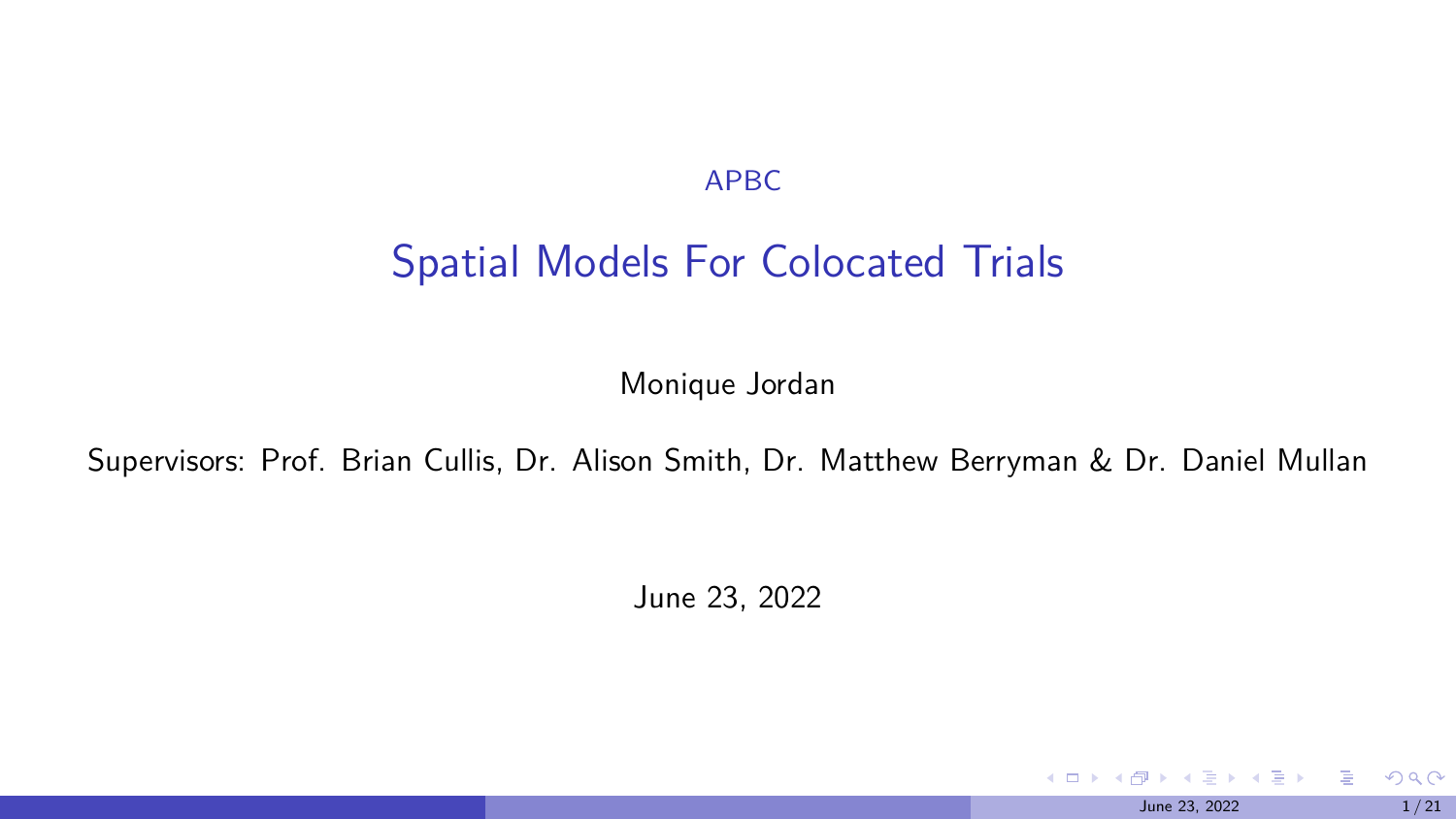## **Outline**

1 [Introduction](#page-2-0)

#### <sup>2</sup> [Models](#page-8-0)

<sup>3</sup> [An In Silico Experiment](#page-13-0)

#### <sup>4</sup> [Results](#page-16-0)

#### <sup>5</sup> [Final Conclusions](#page-18-0)

**←ロ ▶ ← ( 倒 )** ÷  $\mathbb{R}^n \times \mathbb{R}^n \to \mathbb{R}^n$ 重。  $299$ June 23, 2022 2/21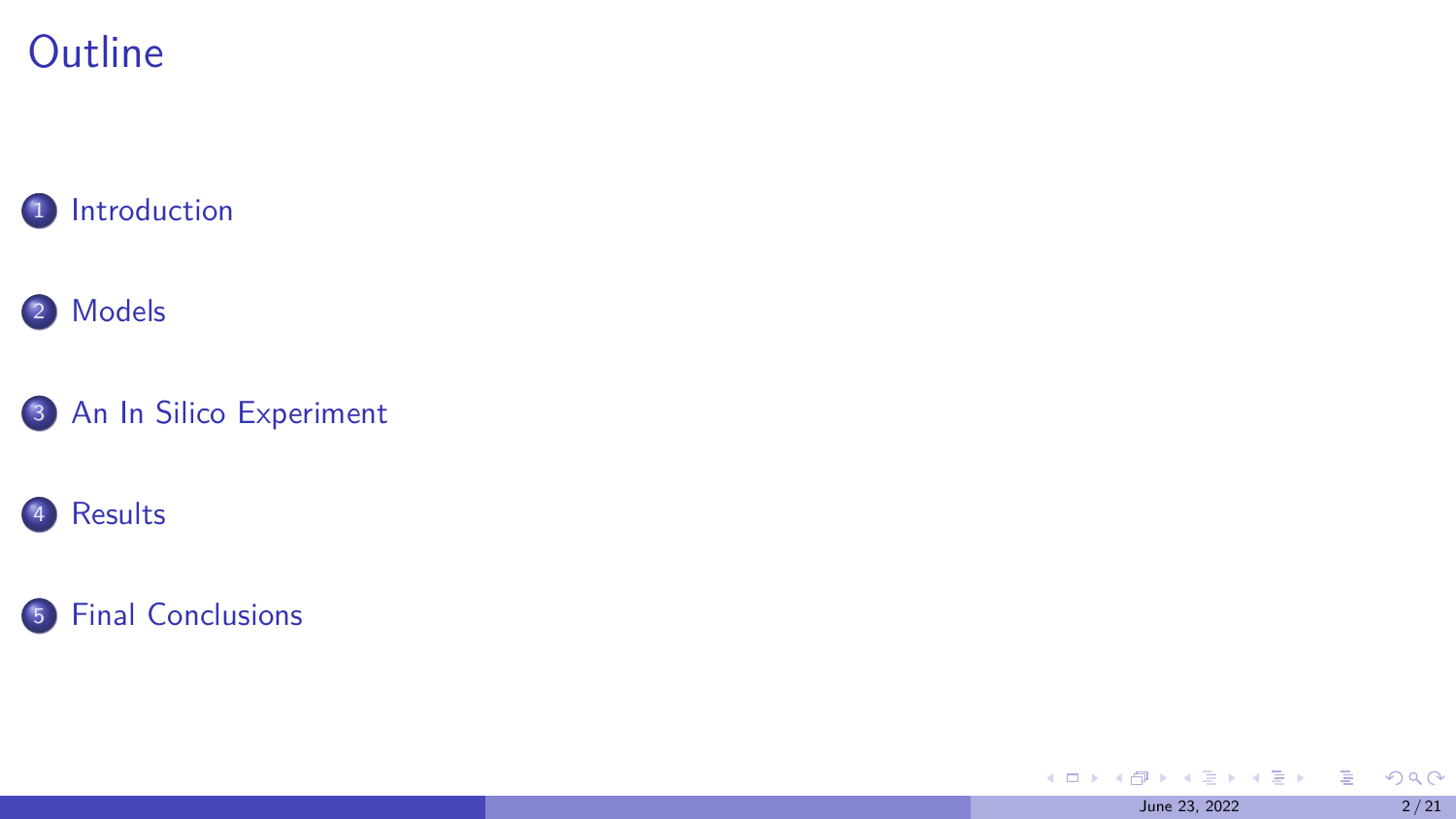### <span id="page-2-0"></span>Introduction

- Field experiments are conducted to evaluate the performance of varieties in plant breeding programs.
- Major objective is to produce varieties which are superior for traits of interest such as harvest yield.
- We promote the use of best linear unbiased predictions (BLUPs) of the additive or total genetic effects for selection. Ideally obtained from the analysis of a multi-environment trial (MET).
- Correlation between the BLUPS and the true genetic effects is the accuracy.
- Squared correlation between the BLUPS and the true genetic effects is reliability, also may be defined as the heritability (Oakey et al., 2006).
- Maximising accuracy is crucial to make the best selection decisions to increase genetic gains.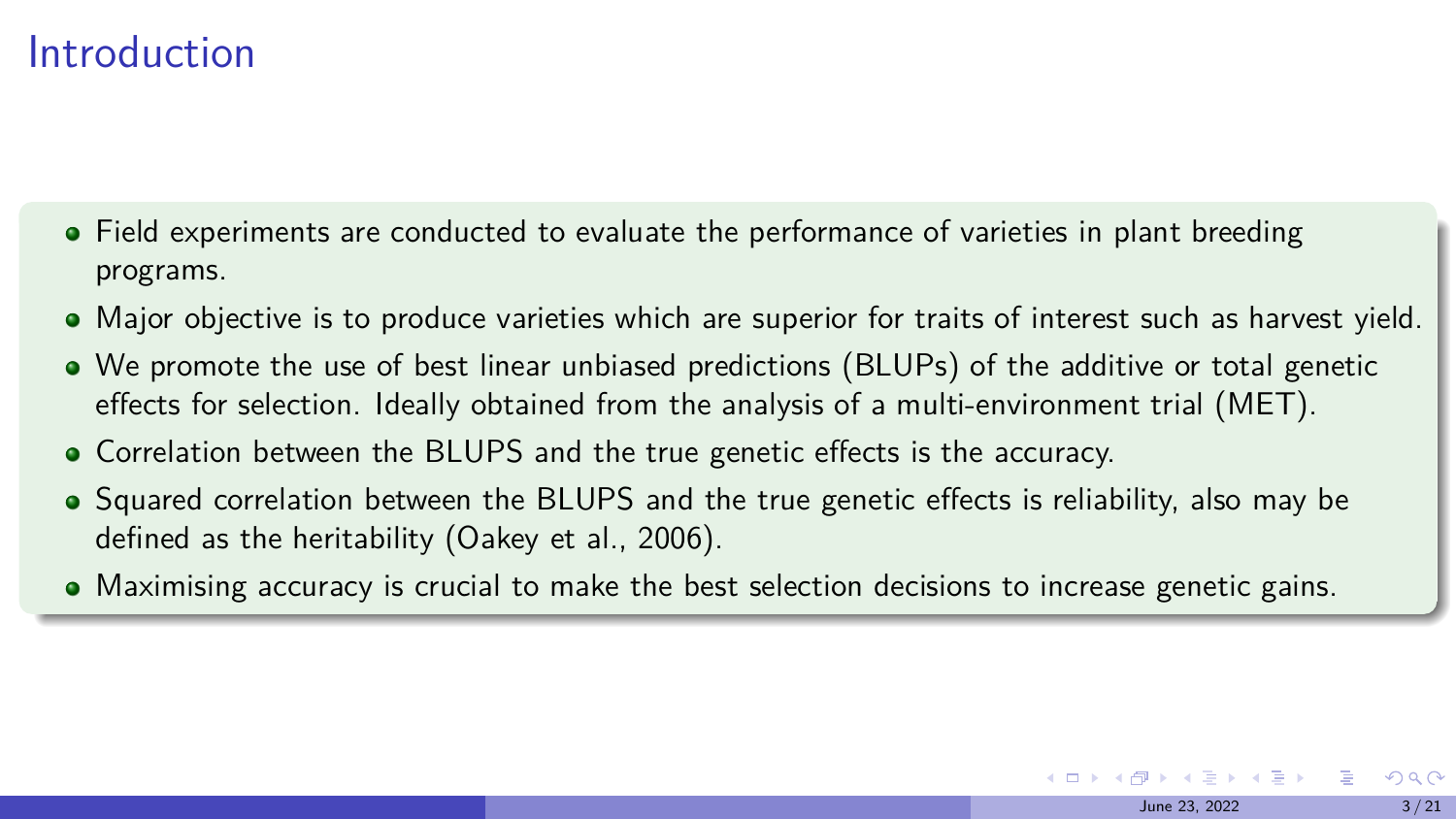### **Motivation**

- Early stage selection experiments.
	- Large trials with many genotypes.
	- Partitioned into smaller management blocks call these MBlock.
- Assume for simplicity that all management blocks are from the same stage of selection (e.g. Stage 1).

#### Definition of Colocated Trials

Conducted in the same environment, where environment is the combination of year and location.

June 23, 2022 4 / 21

 $209$ 

- Very similar management practices.
- Within a certain sowing date window.
- Within a certain harvesting date window.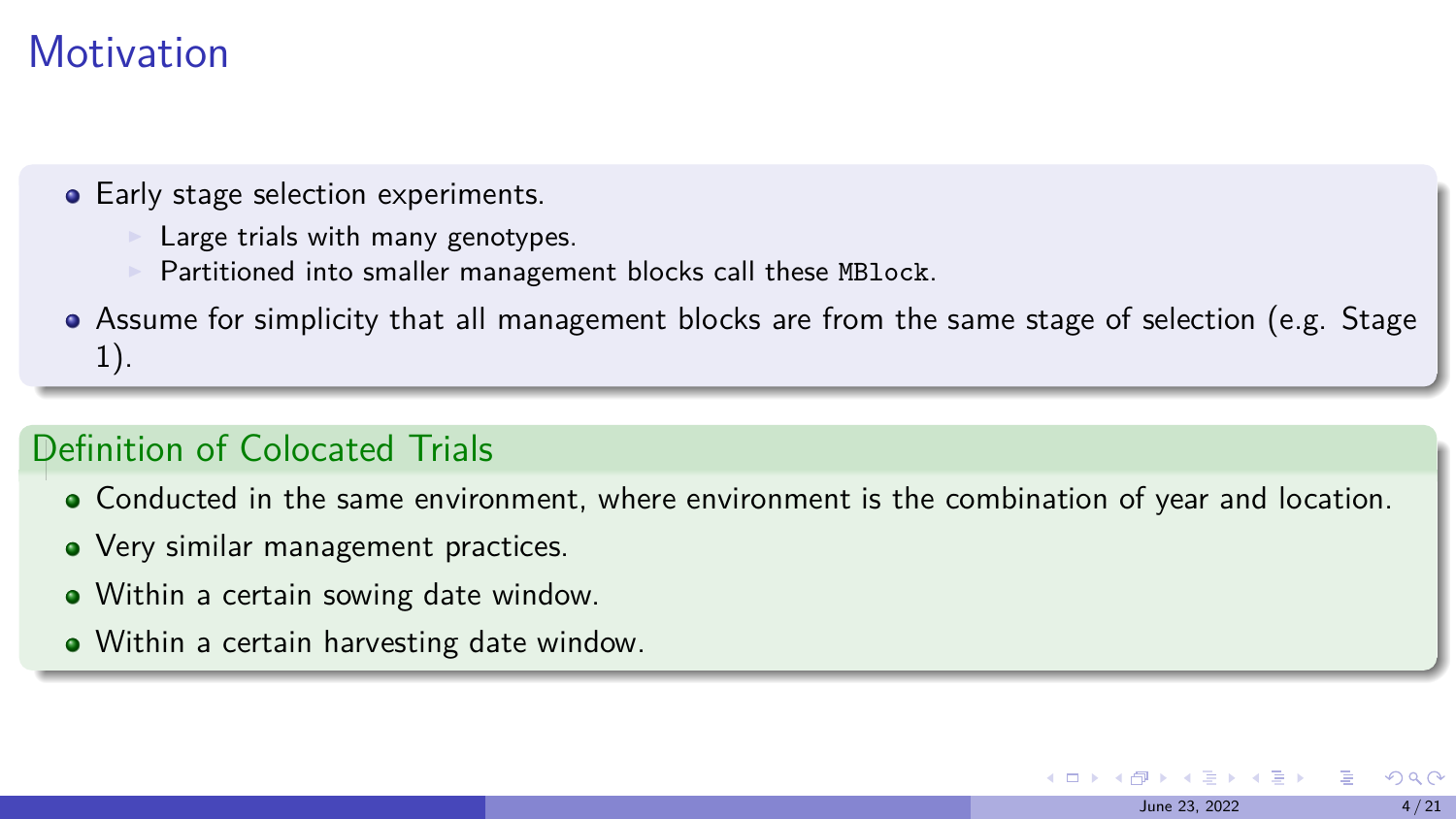# A Typical Stage 1 Experiment

Typically breeding programs evaluate lines in several stages, usually there are 3-4 stages. Our focus here is experiments conducted in stage 0 or 1, where there are large numbers of genotypes and minimal replication.

- 1440 genotypes with yield data.
- Pedigree information available for 4514 genotypes.
- Marker information available for 1438 genotypes.
- 24 ranges/columns.
- $\bullet$  84 rows.
- $\bullet$  2016 plots.
- 7 management blocks.
- 12 rows within each management block.
- Minimal replication
	- ▶ Test lines are only allocated to one management block (no connectivity) with one or two replicates  $(p$ -rep design (Cullis et al., 2006)).

June 23, 2022 5/21

 $2040$ 三 一

イロメ イ押 トイヨ トイヨメ

▶ Only check lines are replicated in each management block.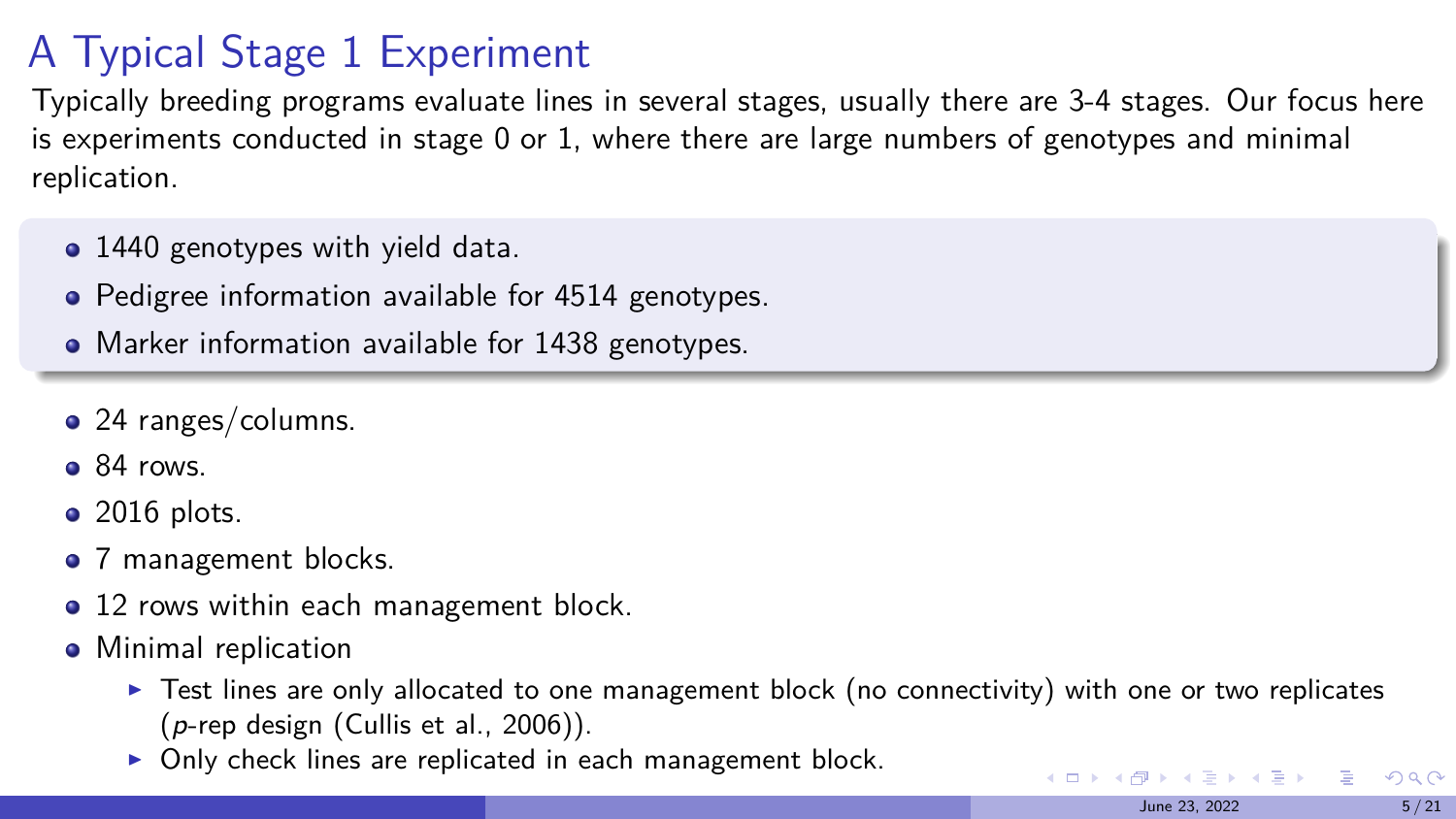### An Example with Seven Colocated Management Blocks



June 23, 2022 6/21

∍

Þ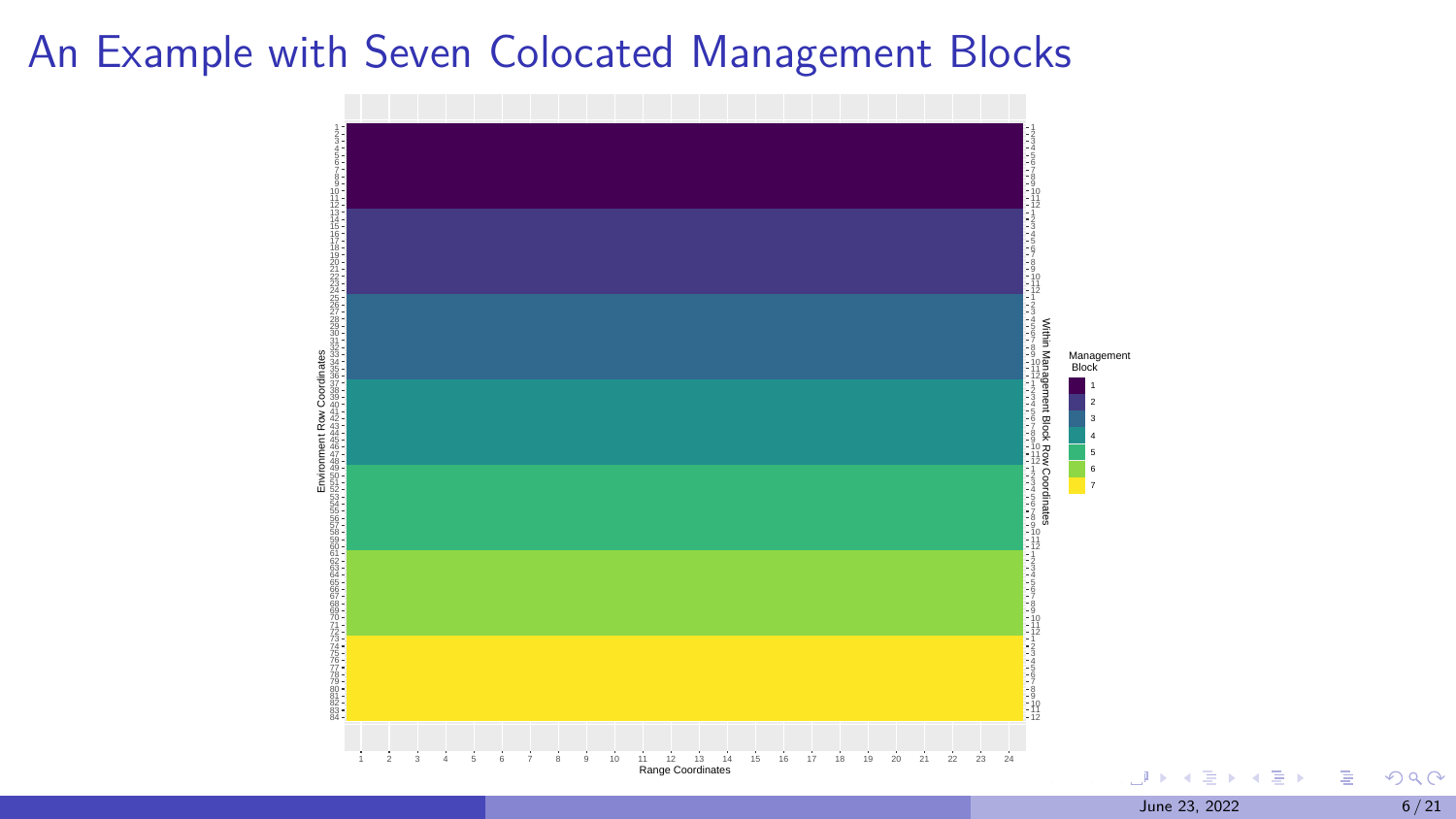<span id="page-6-0"></span>There is a gap in the literature which details appropriate statistical models for colocated trials. Our aim is to investigate several models and recommend which ones are most appropriate.

#### So what models should we use to analyse these trials?

Some considerations:

- **•** Genotype is usually fit at the environment level.
- Each management block is often designed as a single trial.
- We should expect variance homogeneity within environments.
- **•** Generalised heritabilities are calculated for environments.

#### What has been done before?

Management blocks treated as single trials, assuming variance heterogeneity within environments. Not sensible as the shrinkage factors of BLUPs will be incorrect. Also there is a loss of information of the distance between plots in different management blocks.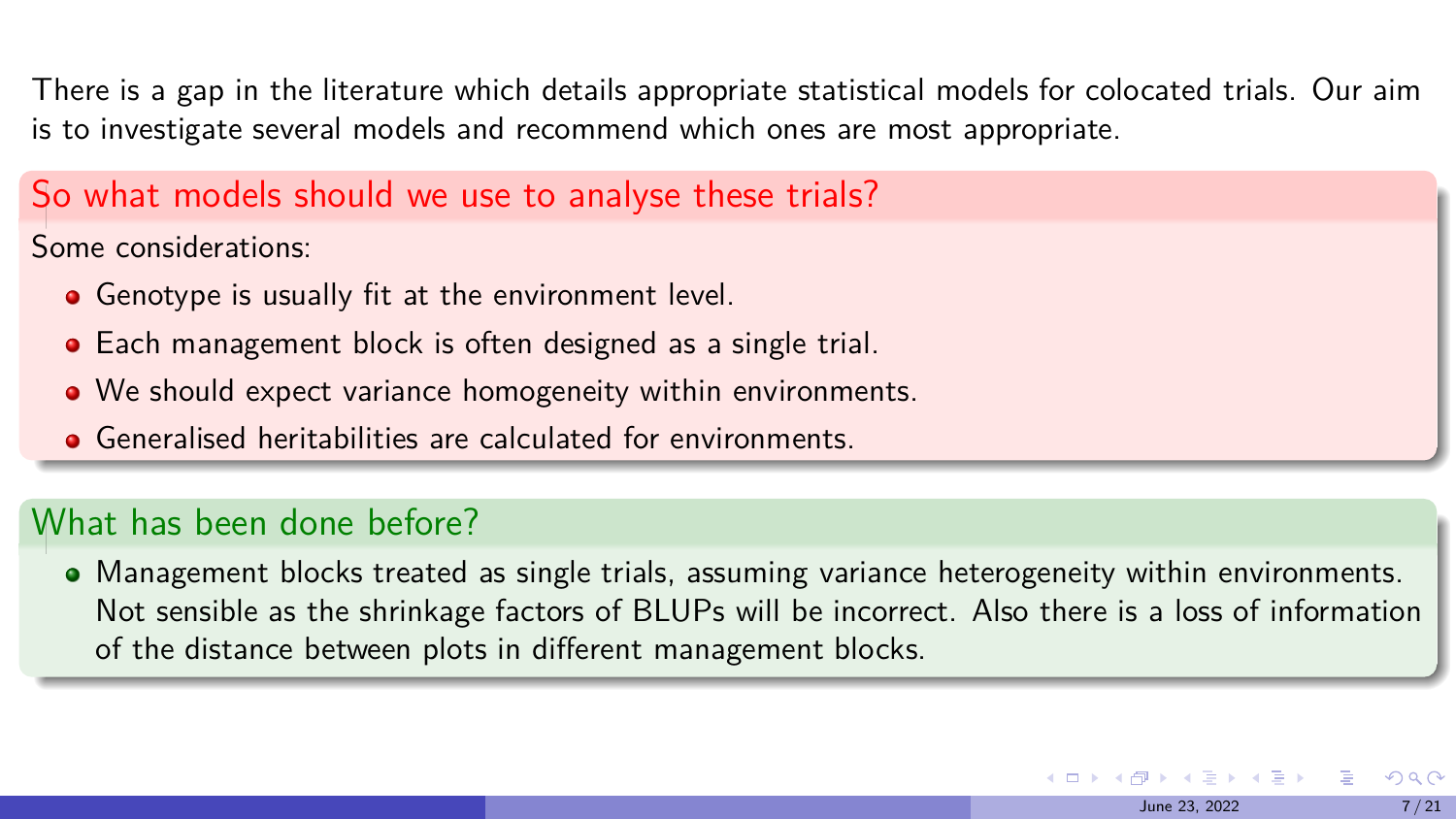## <span id="page-7-0"></span>The Data Frame

Often the columns Range and Row are only given in data sets and after obtaining knowledge of the configuration of management blocks RangeRecoded and RowRecoded can be coded over the entire environment.

| yield | RangeRecoded Range RowRecoded Row |    |    |    | MBlock | $\ddotsc$            |
|-------|-----------------------------------|----|----|----|--------|----------------------|
|       |                                   |    |    | 1  |        | .                    |
|       |                                   |    | 2  | 2  |        | .                    |
|       |                                   |    | 3  | 3  |        | .                    |
|       |                                   |    |    |    |        | .                    |
|       | 24                                | 24 | 11 | 11 |        | .                    |
|       | 24                                | 24 | 12 | 12 |        | .                    |
|       |                                   |    |    |    |        | .                    |
|       |                                   |    | 73 |    |        | .                    |
|       |                                   |    | 74 | 2  |        | .                    |
|       |                                   |    |    |    |        |                      |
|       | 24                                | 24 | 82 | 10 | 7      | .                    |
|       | 24                                | 24 | 83 | 11 |        | .                    |
|       | 24                                | 24 | 84 | 12 |        | .<br>イロト イ押ト イヨト イヨト |
|       |                                   |    |    |    |        |                      |

June 23, 2022 8/21

 $299$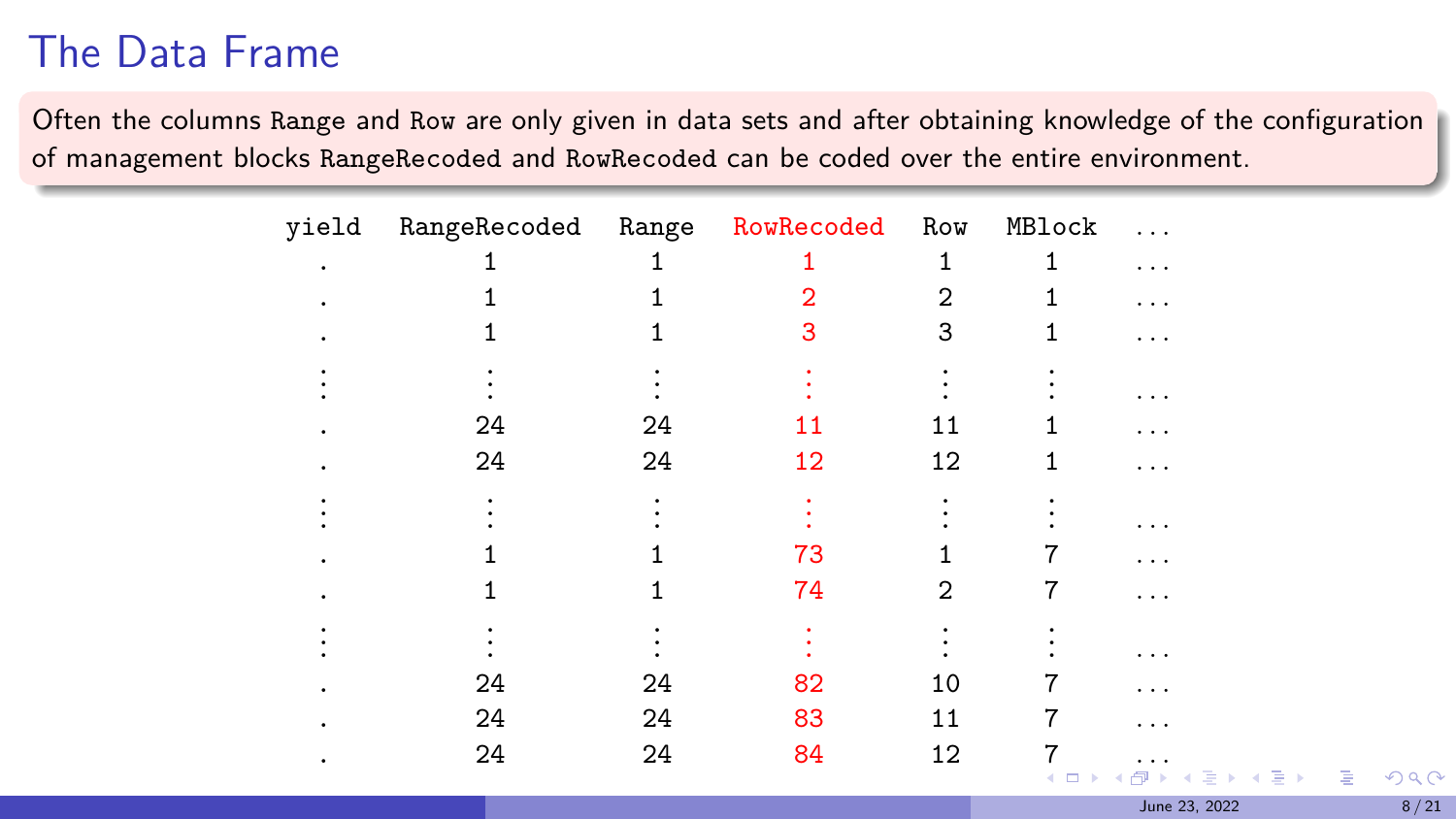### <span id="page-8-0"></span>Models for Colocated Trials

#### Consider three models

We fit genetic effects at the environment level where

 $yield = mean + genetic effect + non-genetic effect + non-genetic effects + errors.$ 

We consider the models:

|                        | variance Across MBLOCK |             |                   |  |  |
|------------------------|------------------------|-------------|-------------------|--|--|
| Model                  | Genetic                | Non-Genetic | Errors            |  |  |
| unequal (ue)           | equal                  | unequal     | unequal           |  |  |
| equal constrained (ec) | equal                  | equal       | equal constrained |  |  |
| equal $(e)$            | equal                  | equal       | equal             |  |  |
|                        |                        |             |                   |  |  |

 $\lambda$  and  $\lambda$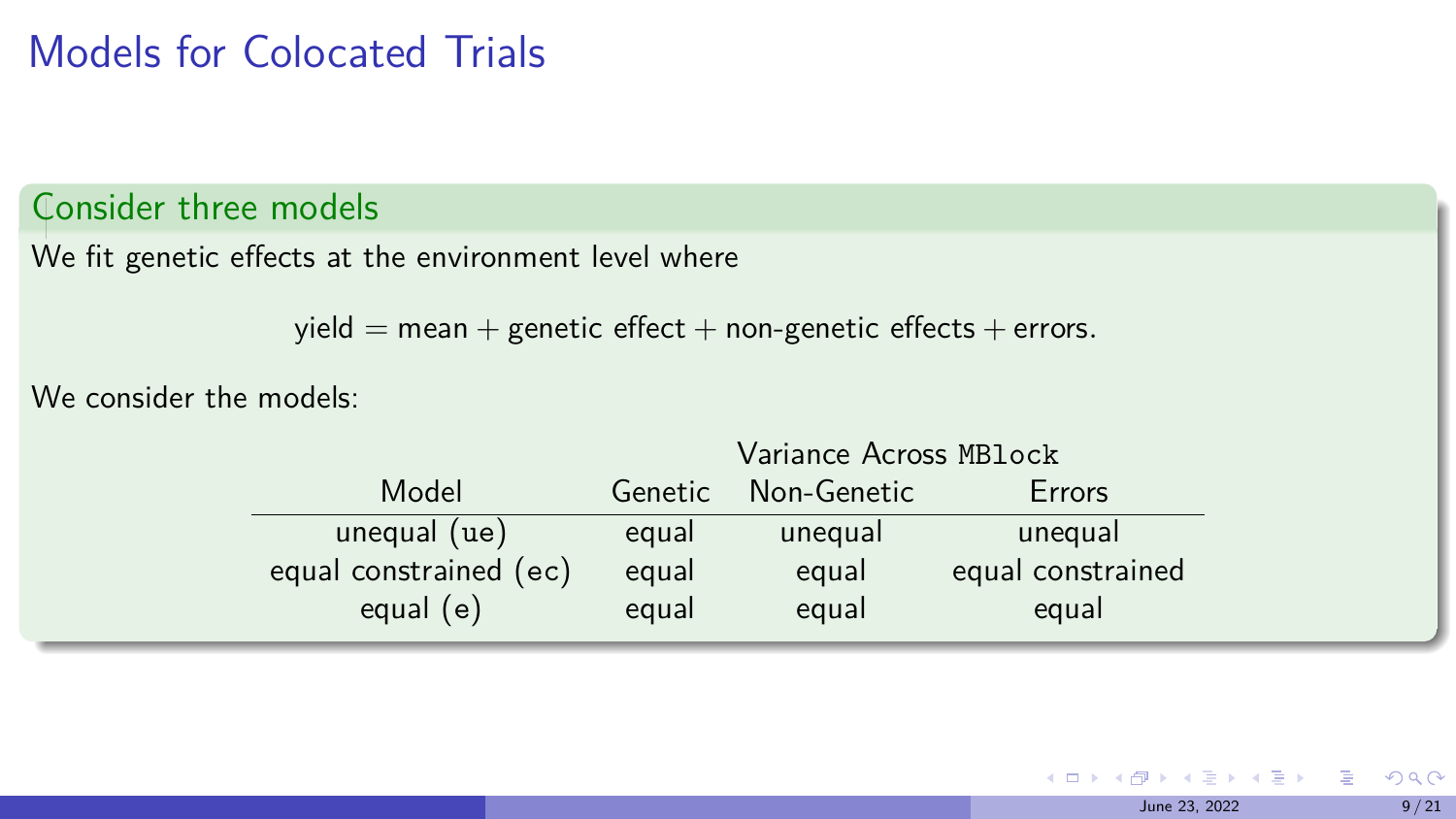Variance Models for the errors!

**1** Unequal - ue

**2** Equal Constrained - ec

**3** Equal - e







 $299$ 

Þ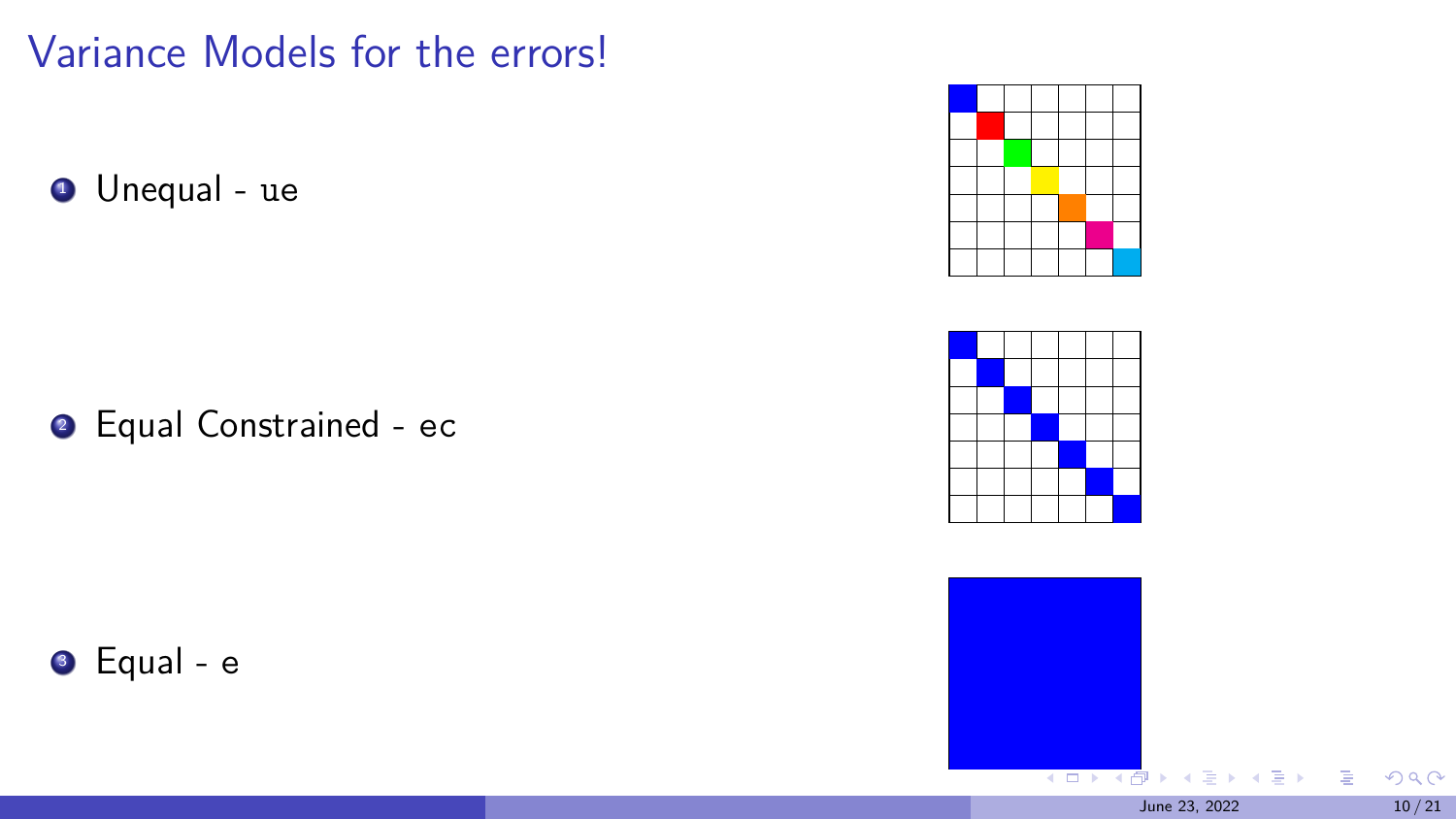## Range Effects

- **Consider Range within environment.**
- **Consider Range within MBlock.**



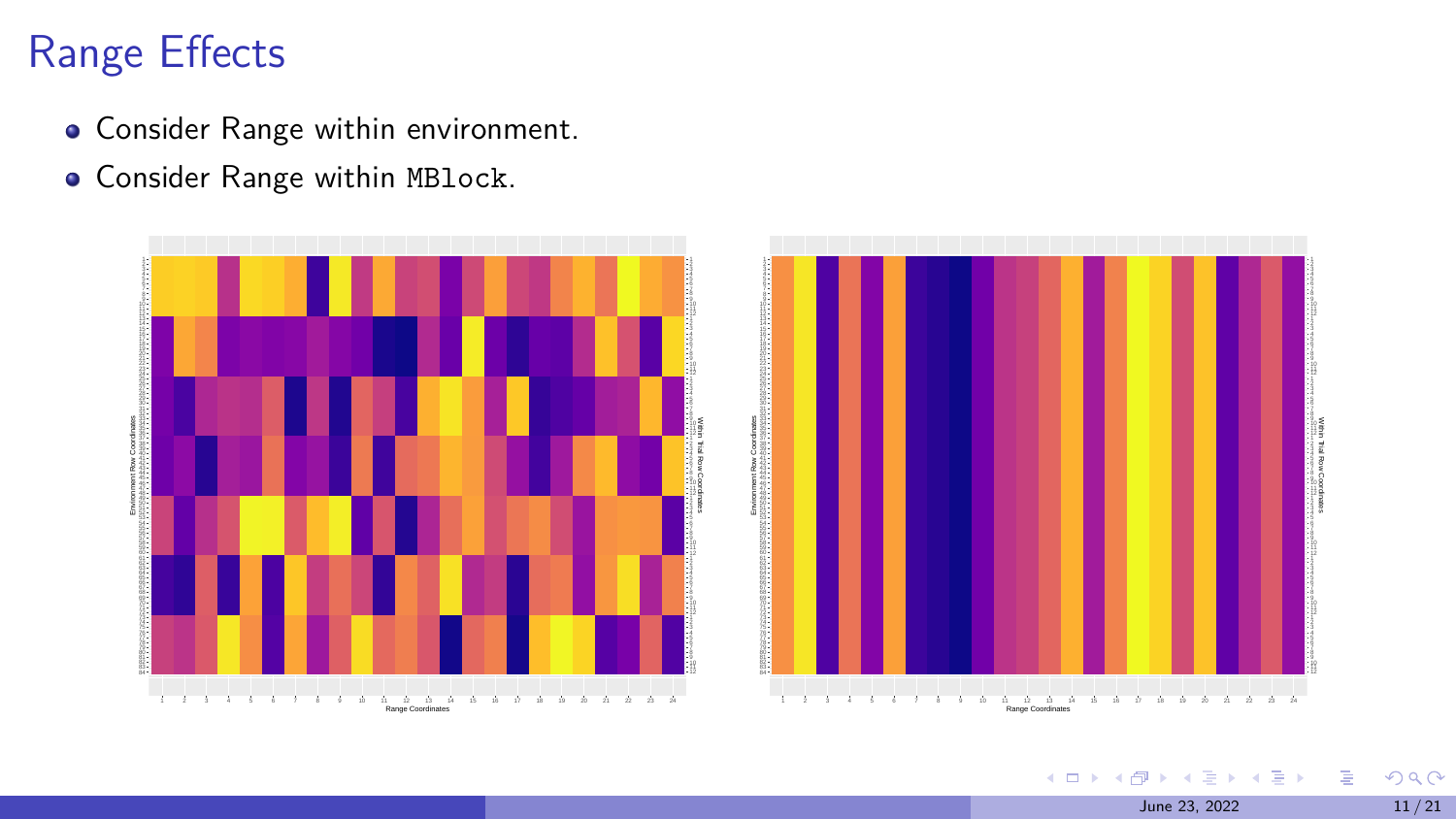## Comparing the Total Genetic E-BLUPs of e and ue from the example.



June 23, 2022 12/21

 $\Rightarrow$ 

 $\leftarrow$   $\Box$ 

 $QQ$ 

#### Selection Error if we selected top 100 lines?

- **•** From the BLUPS of either models we would select 79% of the same lines.
- Discrepancy of 21% of the lines selected using the BLUPs of either models.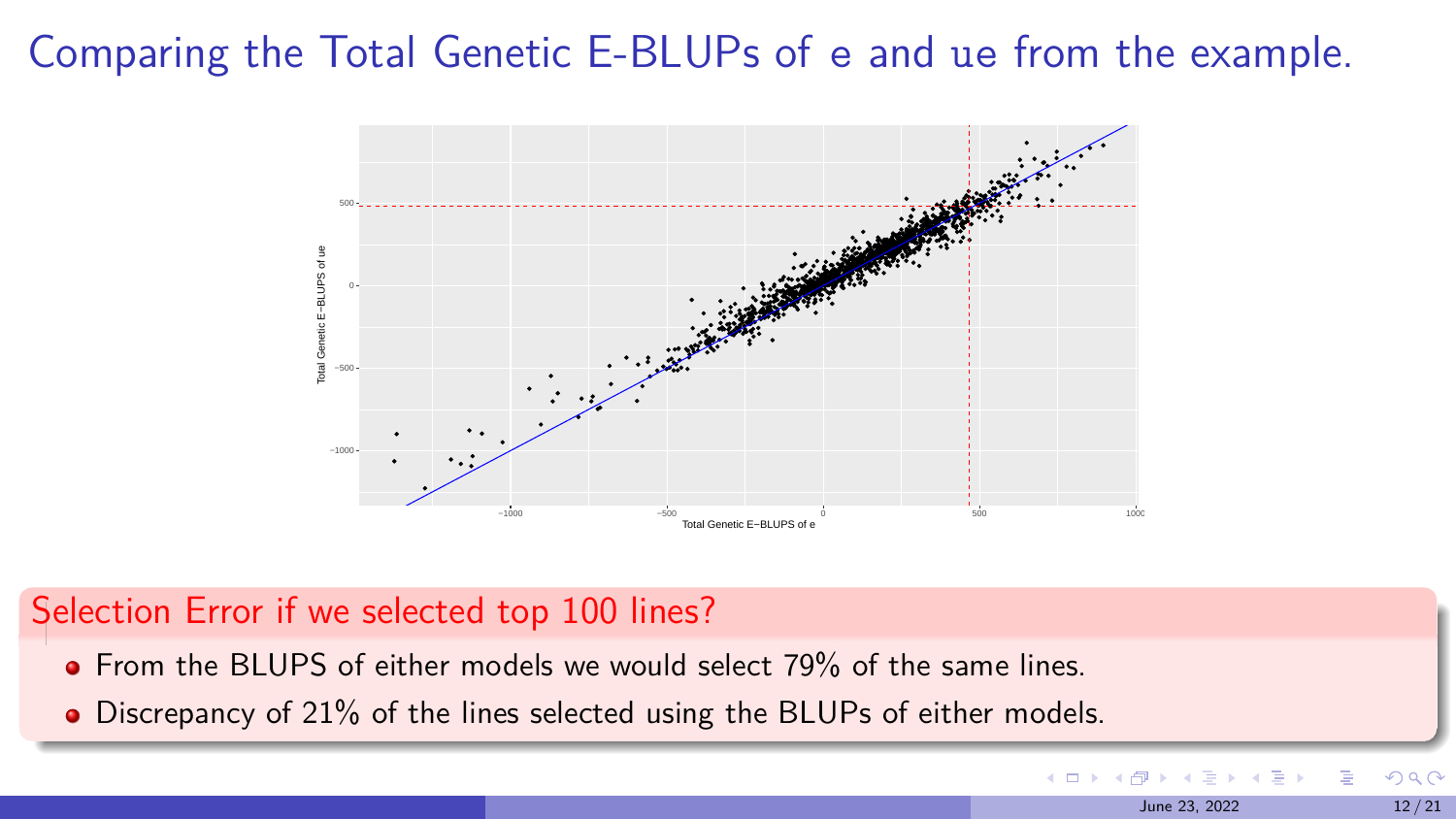# <span id="page-12-0"></span>Comparing the Reliability of Genetic E-BLUPs of e and ue from the example by MBlock.

|       |        | Reliability   |                                                      |  |  |  |
|-------|--------|---------------|------------------------------------------------------|--|--|--|
| Model | MBlock |               | Two Replicate Test Lines Single Replicate Test Lines |  |  |  |
| ue    |        | 0.604         | 0.575                                                |  |  |  |
| ue    | 2      | 0.603         | 0.563                                                |  |  |  |
| ue    | 3      | 0.616         | 0.584                                                |  |  |  |
| ue    | 4      | 0.663         | 0.640                                                |  |  |  |
| ue    | 5      | 0.646         | 0.612                                                |  |  |  |
| ue    | 6      | 0.638         | 0.598                                                |  |  |  |
| ue    |        | 0.641         | 0.608                                                |  |  |  |
|       |        |               |                                                      |  |  |  |
|       |        | Mean (Range)  | Mean (Range)                                         |  |  |  |
| e     | all    | 0.637(0.0114) | 0.601(0.00410)                                       |  |  |  |

Reliability

4 D F

 $\leftarrow \equiv$ 

 $299$ 

E.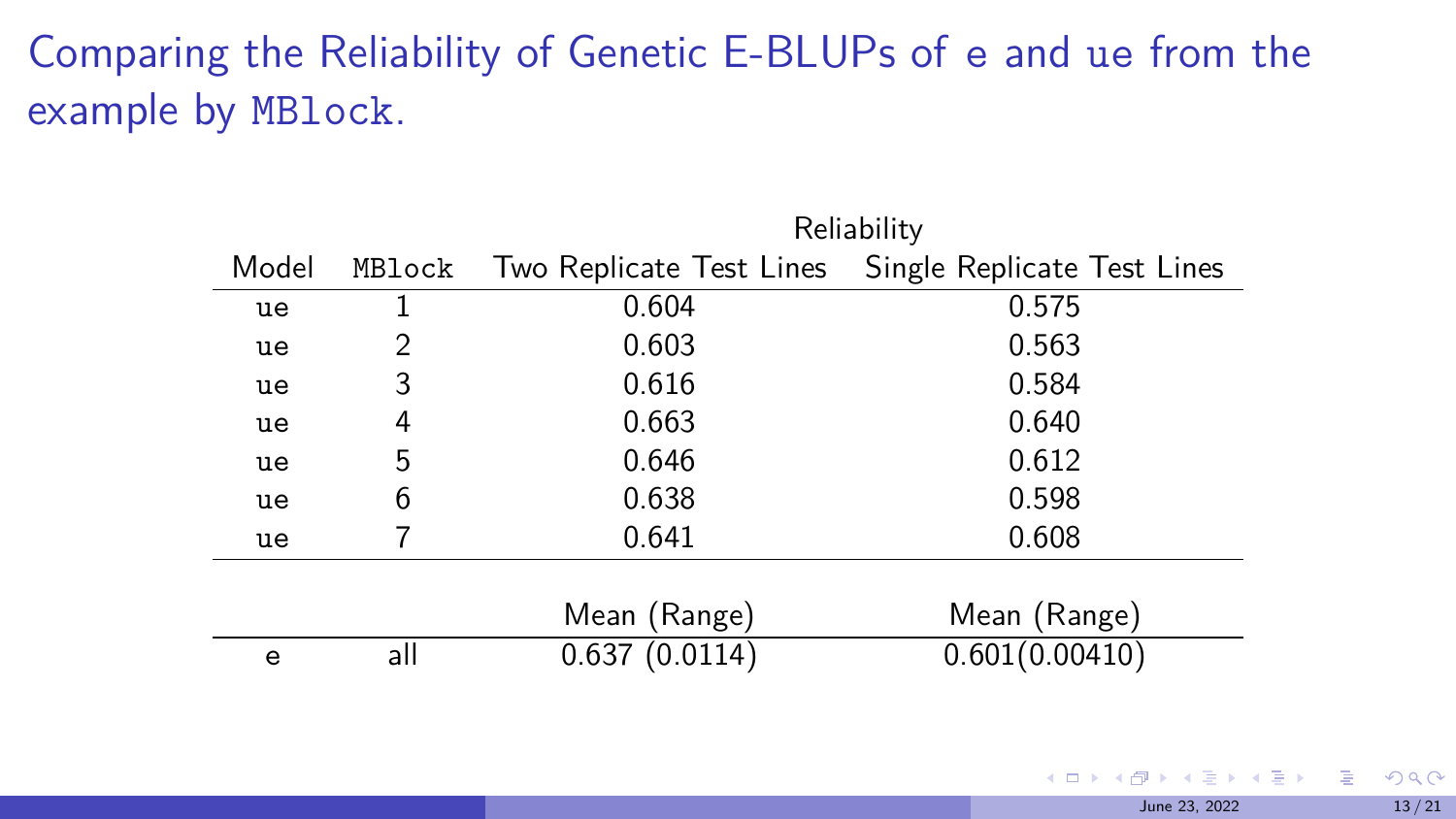## <span id="page-13-0"></span>An In Silico Experiment

#### Aim

To compare the several spatial models in realistic scenarios using both pedigree and marker information.

- Often extraneous variation is seen in the form of range and row effects i.e. from serpentine harvesting and management practices (Gilmour et al., 1997). We assess the methods for three different row and column variance models respectively.
- Simulate data from the model which biologically and statistically is most sensible.
- Use correlation parameters for range and row using knowledge from our experience of analysing early stage trials.
- Use additive and non-additive genetic variance parameters so that the genomic based generalised heritability and pedigree based generalised heritability for single replicate individuals are both approximately 0.89. Also so that the percentage of additive genetic variance to total genetic variance is approximately 81% for both the pedigree and marker models.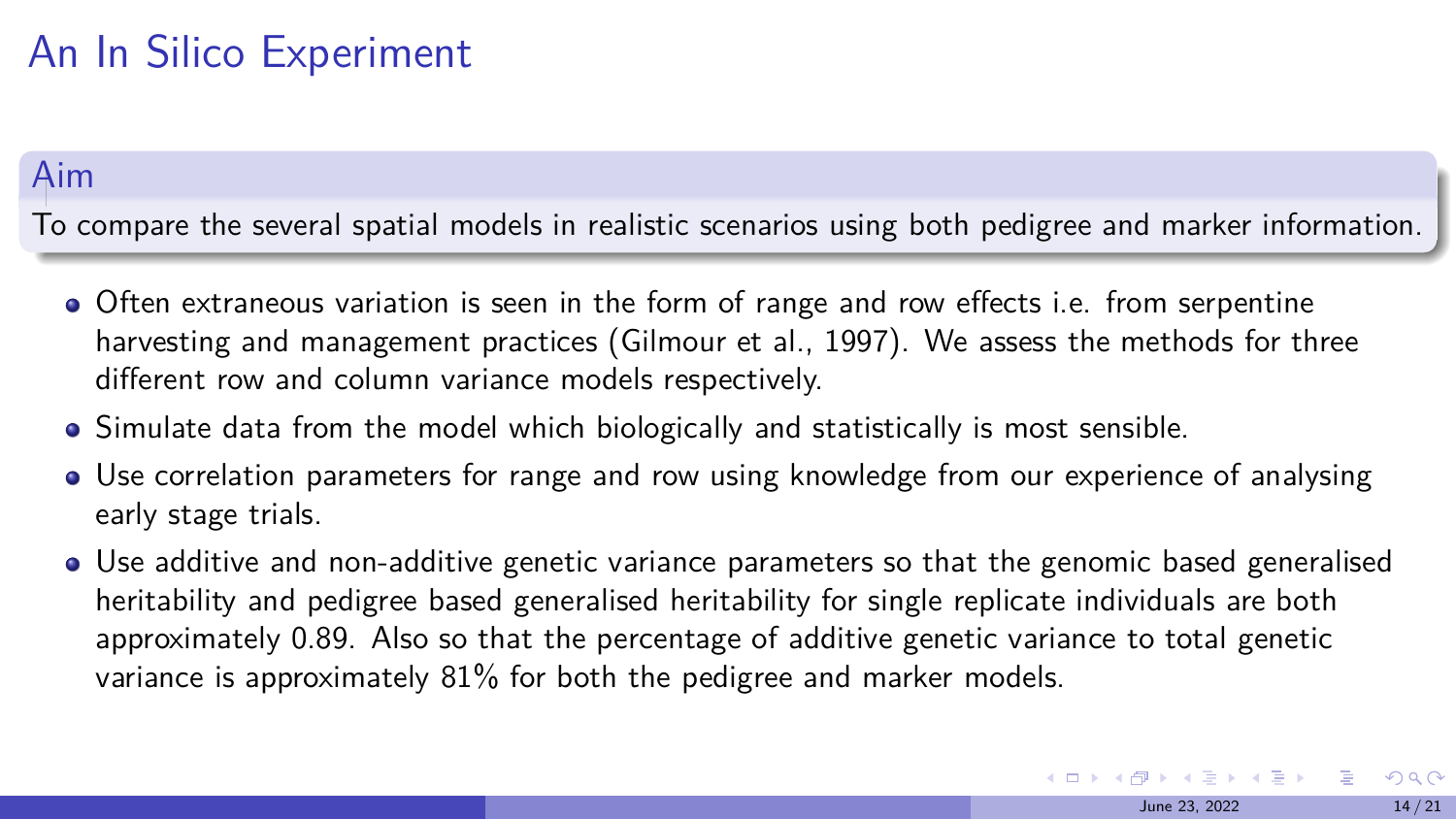## <span id="page-14-0"></span>An In Silico Experiment

- Simulate data from the single model with different scenarios and subsequently analyse said data with the three analysis methods.
- Compare the correlations of total genetic BLUPs. The spatial process is a 'nuisance parameter', we are most interested in the genetic effects.
- Compare the log D-optimality criterion of the three models, which is the determinant of the variance matrix (inverse expected information matrix) of the estimated variance parameters. It is a measure of the generalised variance (i.e. the quality) of the estimated variance parameters and thus should be minimised. (See Chris Lisle's talk)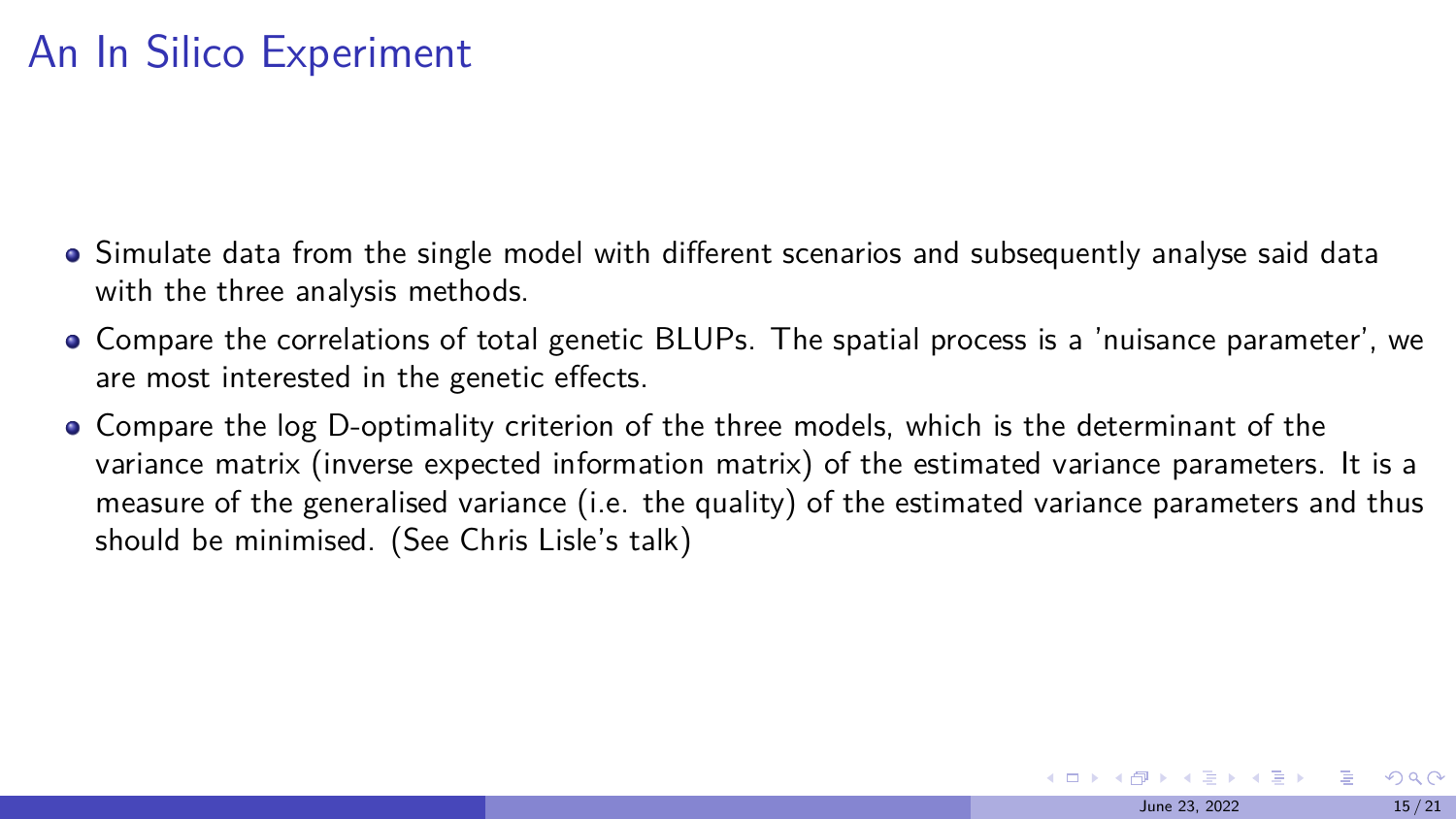## <span id="page-15-0"></span>Variance Parameters for Data Simulation

| Genetic | <b>NOUGL LETTIS</b> |                     |                      |                   |                       |                    |                              |                          |              |
|---------|---------------------|---------------------|----------------------|-------------------|-----------------------|--------------------|------------------------------|--------------------------|--------------|
| Effects | Overall Scale       | Random              |                      | Spatial           |                       | Genetic            |                              |                          |              |
|         | $\sigma^2$          | Trial<br>$\gamma_t$ | Column<br>$\gamma_c$ | Row<br>$\gamma_r$ | Column AR<br>$\rho_c$ | Row AR<br>$\rho_r$ | Additive                     |                          | Non-additive |
|         |                     |                     |                      |                   |                       |                    | $\gamma_{\gamma}$            | $\gamma_\pi$             | $\gamma_e$   |
| $K + I$ | 1                   | 0.0779              | $\mathbf 0$          | $\mathbf 0$       | 0.171                 | 0.646              | 2.197                        | $\overline{\phantom{0}}$ | 0.531        |
| $K + I$ |                     | 0.0779              | 0                    | 0.1               | 0.171                 | 0.646              | 2.197                        | $\overline{a}$           | 0.531        |
| $K + I$ |                     | 0.0779              | 0.1                  | $\Omega$          | 0.171                 | 0.646              | 2.197                        | $\overline{a}$           | 0.531        |
| $K + I$ |                     | 0.0779              | 0.1                  | 0.1               | 0.171                 | 0.646              | 2.197                        |                          | 0.531        |
| $K + I$ |                     | 0.0779              | 0.1                  | 1                 | 0.171                 | 0.646              | 2.197                        |                          | 0.531        |
| $K + I$ |                     | 0.0779              | 1                    | 0.1               | 0.171                 | 0.646              | 2.197                        | $\overline{a}$           | 0.531        |
| $K + I$ |                     | 0.0779              |                      | 0                 | 0.171                 | 0.646              | 2.197                        |                          | 0.531        |
| $K + I$ |                     | 0.0779              | 0                    |                   | 0.171                 | 0.646              | 2.197                        |                          | 0.531        |
| $K + I$ |                     | 0.0779              | 1                    | 1                 | 0.171                 | 0.646              | 2.197                        |                          | 0.531        |
| $A + I$ |                     | 0.0779              | $\Omega$             | $\mathbf{0}$      | 0.171                 | 0.646              | $\overline{\phantom{0}}$     | 1.388                    | 0.659        |
| $A + I$ |                     | 0.0779              | 0                    | 0.1               | 0.171                 | 0.646              | $\overline{\phantom{0}}$     | 1.388                    | 0.659        |
| $A + I$ |                     | 0.0779              | 0.1                  | $\Omega$          | 0.171                 | 0.646              | $\overline{\phantom{0}}$     | 1.388                    | 0.659        |
| $A + I$ |                     | 0.0779              | 0.1                  | 0.1               | 0.171                 | 0.646              | $\overline{\phantom{0}}$     | 1.388                    | 0.659        |
| $A + I$ |                     | 0.0779              | 0.1                  | 1                 | 0.171                 | 0.646              | $\overline{\phantom{0}}$     | 1.388                    | 0.659        |
| $A + I$ |                     | 0.0779              | 1                    | 0.1               | 0.171                 | 0.646              | $\qquad \qquad \blacksquare$ | 1.388                    | 0.659        |
| $A + I$ |                     | 0.0779              |                      | 0                 | 0.171                 | 0.646              | $\overline{\phantom{0}}$     | 1.388                    | 0.659        |
| $A + I$ |                     | 0.0779              | 0                    |                   | 0.171                 | 0.646              |                              | 1.388                    | 0.659        |
| $A + I$ |                     | 0.0779              | 1                    |                   | 0.171                 | 0.646              | m di                         | 1.388                    | 0.659<br>Þ   |
|         |                     |                     |                      |                   |                       |                    |                              |                          |              |

M<sub>od</sub>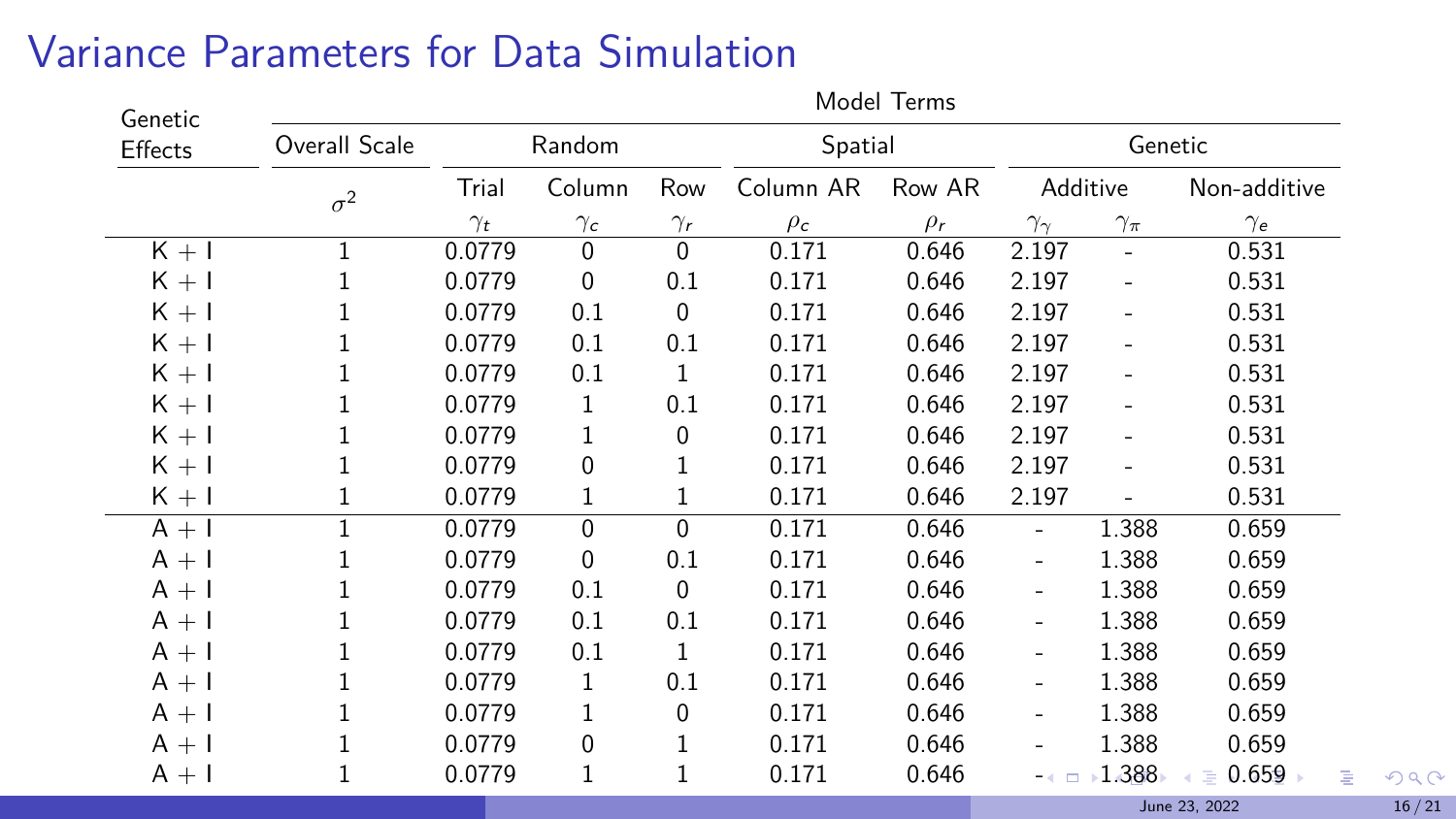### <span id="page-16-0"></span>Results: Correlation of genetic E-BLUPS,  $\gamma_c = 1$  and  $\gamma_r = 0.1$  $A + I$  K + I



 $299$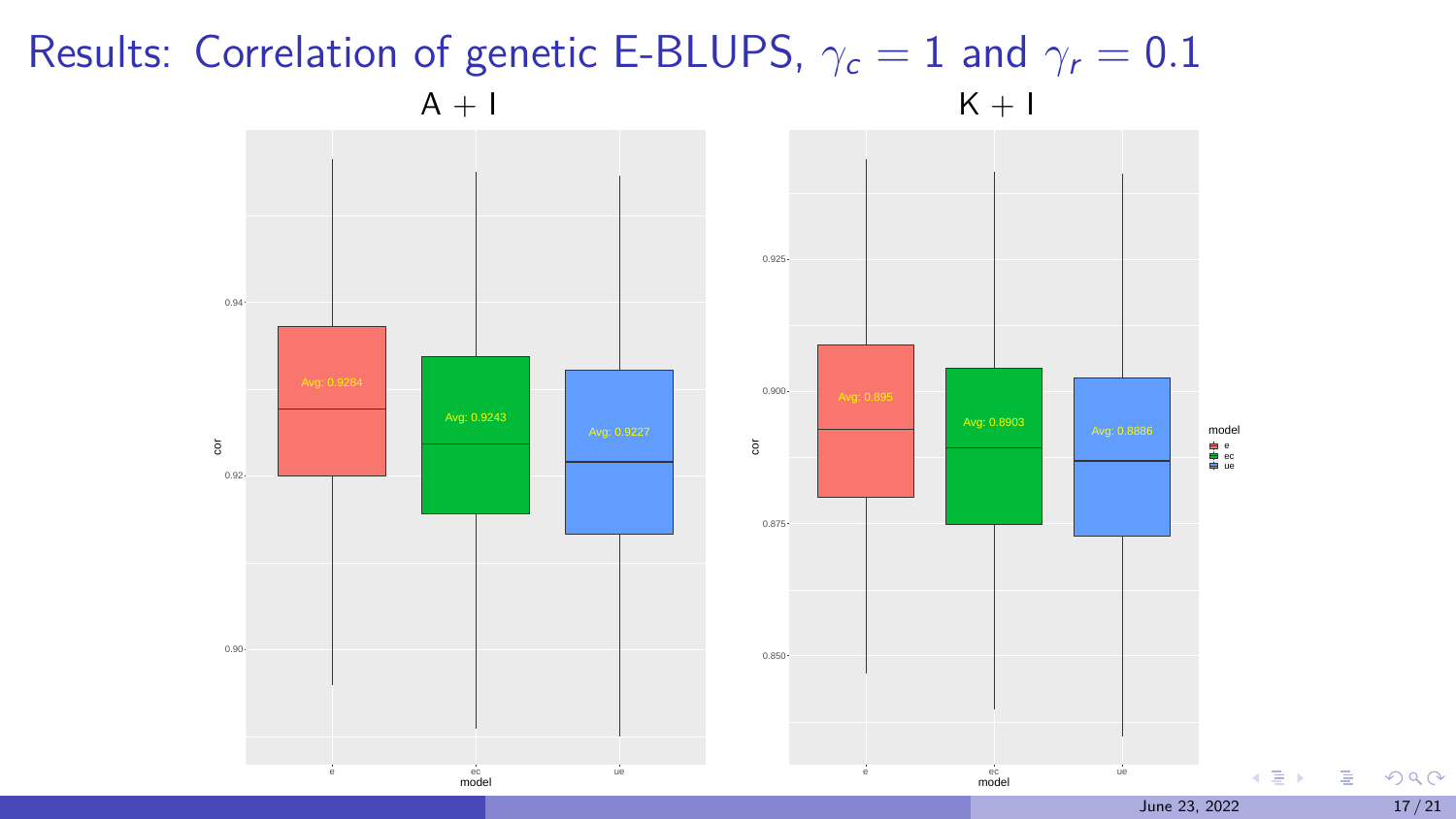## Results: Log D-optimality Criterion,  $\gamma_c = 1$  and  $\gamma_r = 0.1$



K ロ ▶ K @ ▶ K 할 ▶ K 할 ▶ ① 할 → ① 의 O June 23, 2022 18/21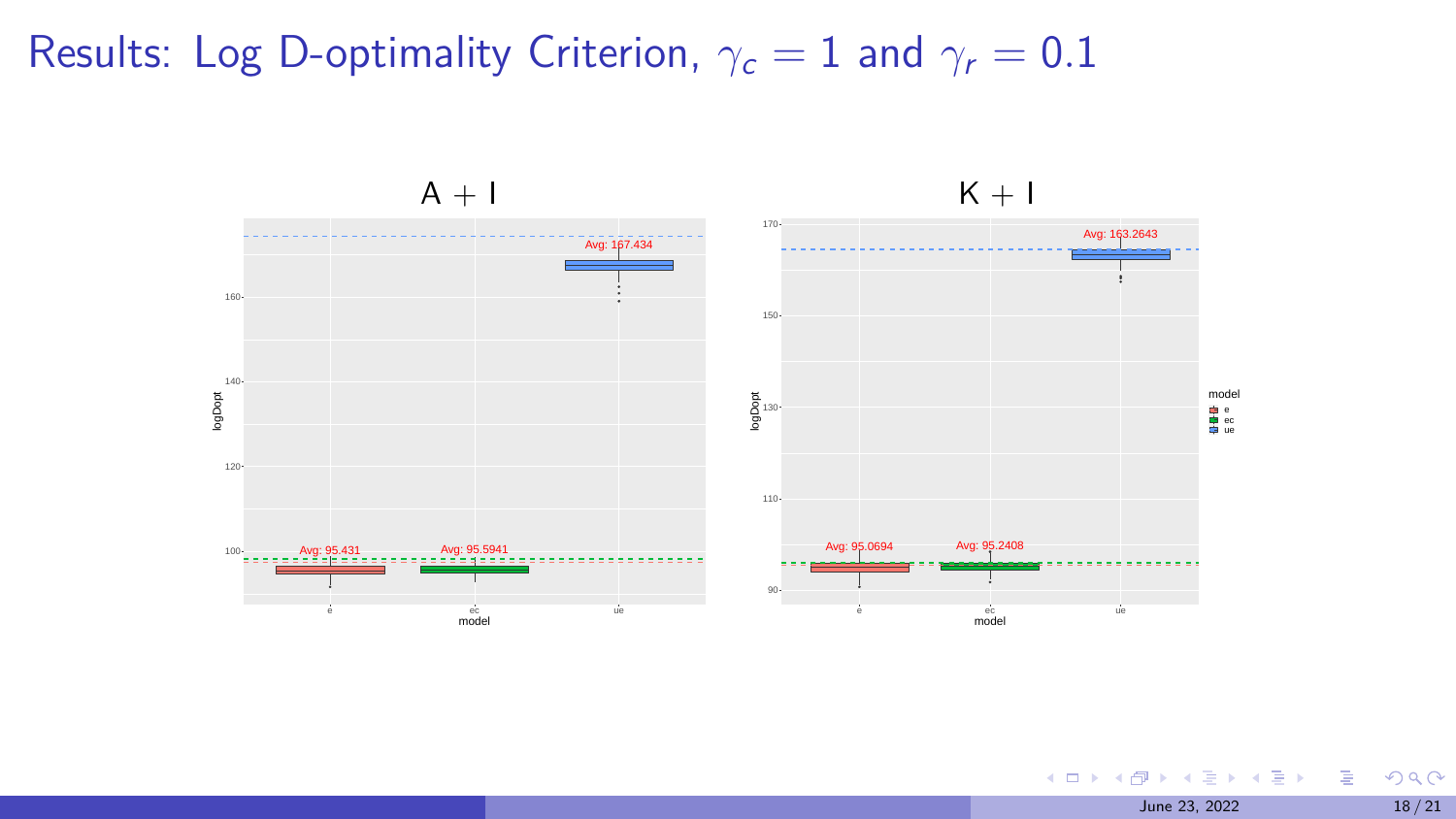### <span id="page-18-0"></span>Conclusions

- For prediction accuracy of genetic effects over all possible scenarios the e model performed best followed by the ec model, last was the ue model.
- For the log D-optimality criterion overall possible scenarios the rankings are the same with the e model performing best. Thus e has the most stability in terms of variance parameter estimation.
- Although the ec model would be the most appropriate if information was unknown about the spatial separation of plots in different trials. There is not a great loss in prediction accuracy or quality of variance parameters estimates like the ue model.
- $\bullet$  The timings of e in comparison to ue and ec performed a bit slower for the K+I models but little difference was found for the  $A+I$  models.

June 23, 2022 19/21

 $\Omega$ 

イロメ イ押 トイヨ トイヨメ

• Timings are interesting to our group as the ec models are often used by CBADS-SPI using ASReml-R.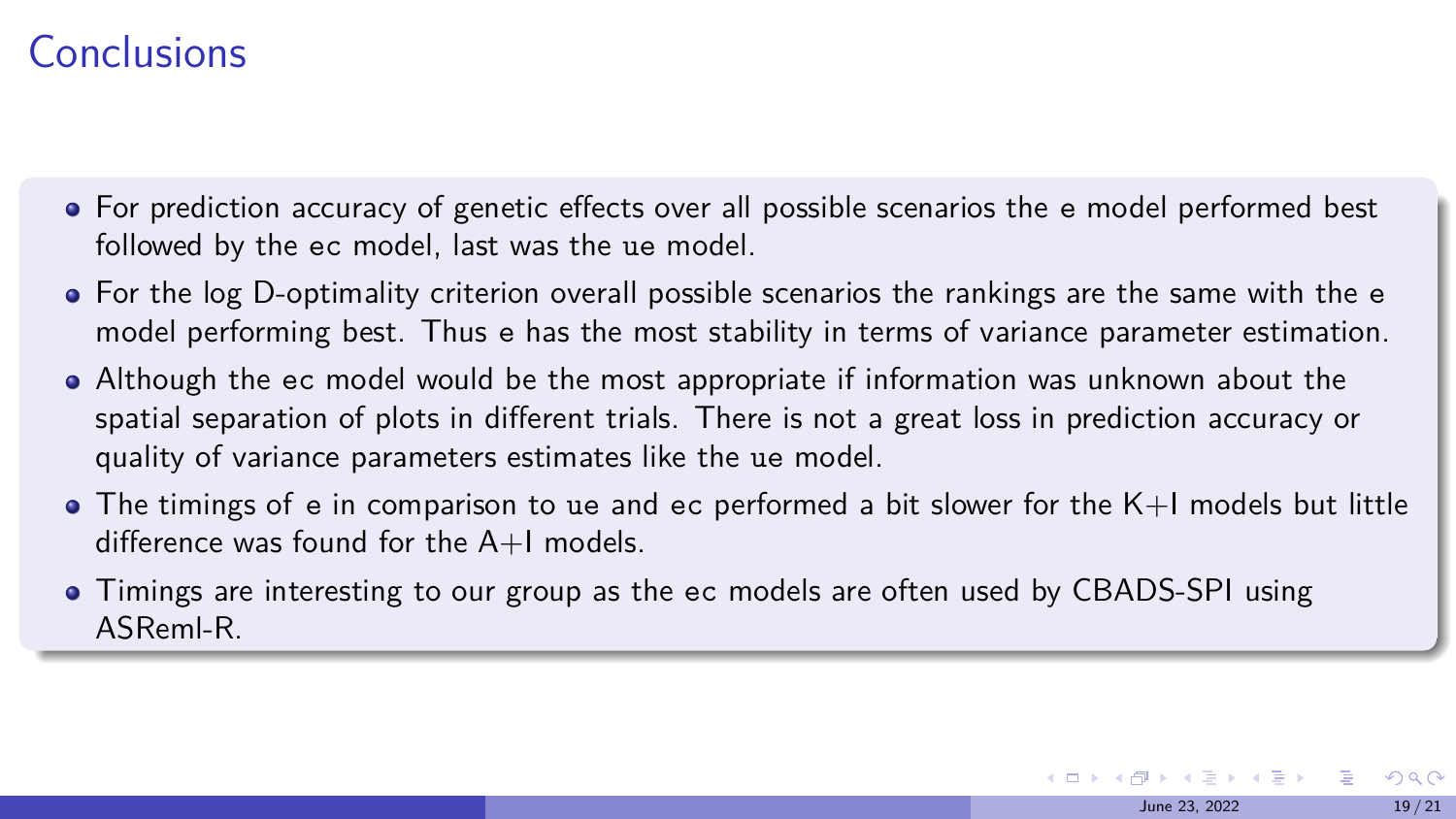#### References I

- Oakey, H., Verbyla, A. P., Cullis, B. R., Pitchford, W. S., & Kuchel, H. (2006). Joint modelling of additive and non-additive genetic line effects in single field trials. Theoretical and Applied Genetics, 113, 809–819.
- Cullis, B. R., Smith, A. B., & Coombes, N. (2006). On the design of early generation variety trials with correlated data. Journal of Agricultural, Biological, and Environmental Statistics, 11(4), 381–393. https://doi.org/10.1198/108571106X154443
- Gilmour, A. R., Cullis, B. R., & Verbyla, A. P. (1997). Accounting for Natural and Extraneous Variation in the Analysis of Field Experiments. In Journal of Agricultural, Biological, and Environmental Statistics (Vol. 2).
- Butler, D. G., Cullis, B. R., Gilmour, A. R., Gogel, B. J., & Thompson, R. (2018). ASReml-R Reference Manual Version 4.

**KOD KOD KED KED E VOOR** June 23, 2022 20/21